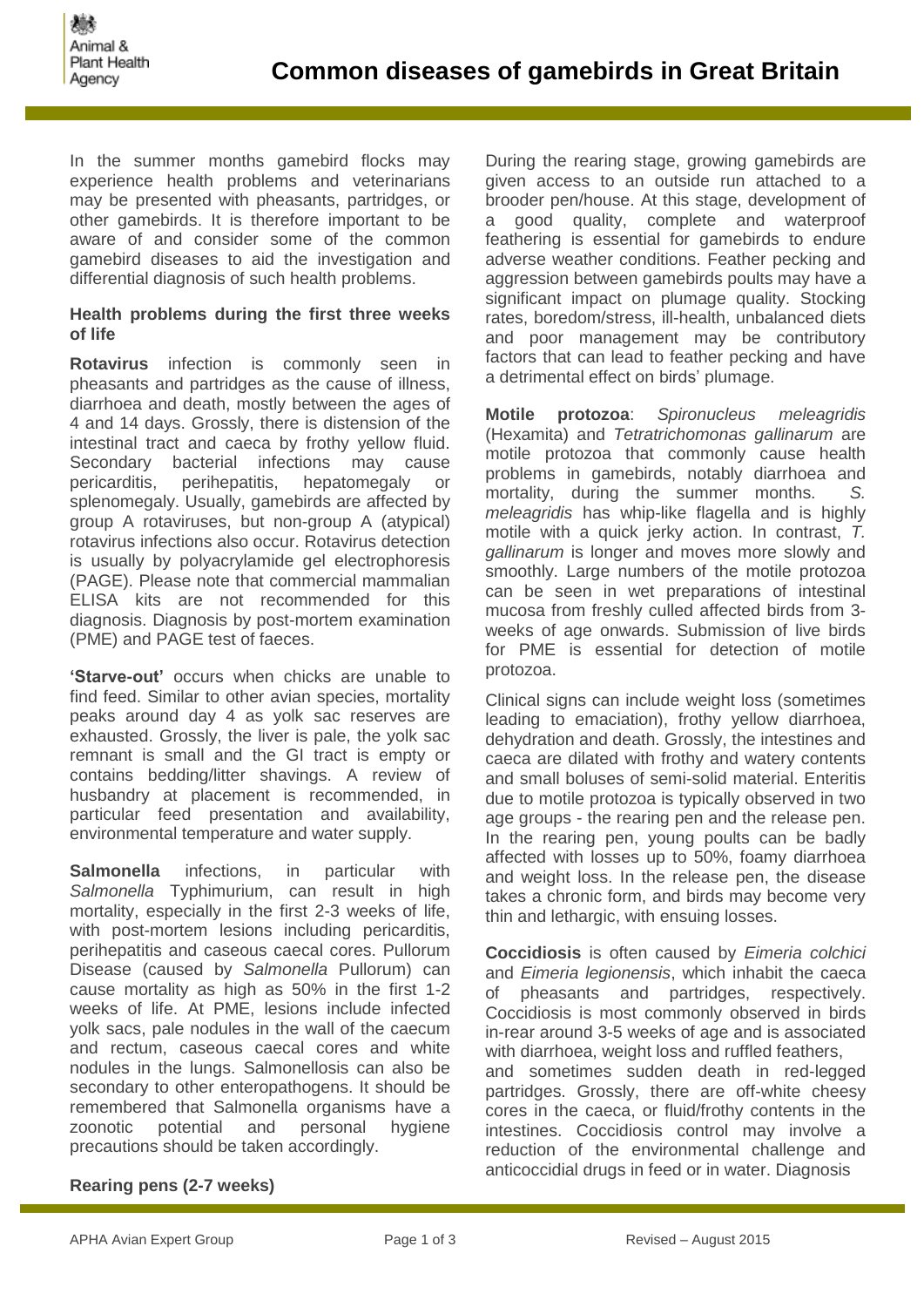by PME, direct examination of intestinal smears and/or faecal samples.

**Infectious sinusitis** (aka 'bulgy eye') is a common disease of pheasant poults in the late summer and autumn. It is characterised by swelling around one or both eyes, shaking of the head, an oculonasal discharge, respiratory noises and dyspnoea, followed by purulent conjunctivitis and keratitis, with loss of feathers around the eyes. As the disease progresses the sinuses become progressively more swollen with caseation of the contents, at which stage treatment is impractical. A range of respiratory agents may cause swelling of the infraorbital sinus, and the most common agent is usually *Mycoplasma gallisepticum*, but other agents like avian metapneumovirus (TRT) and avian coronavirus can also be found. Diagnosis by mycoplasma PCR/DGGE and/or histopathology. Serology by rapid slide agglutination test for is not considered reliable in pheasants.

In poults, *Aspergillus* sp. can cause a severe airsacculitis. Mouldy straw bedding is usually considered the source of *Aspergillus* sp. and other fungi. *Ornithobacterium rhinotracheale* (ORT) can also be found, but it is usually secondary to other agents such as *Mycoplasma spp.*

# **Adult birds**

**Pheasant coronavirus nephritis** is characterised by gross enlargement and pallor of the kidneys, urate impaction of one or both ureters and deposition of urates on the surface of the liver and heart. It is essentially a disease of adults. Affected birds may die suddenly, in good body condition, showing non-specific malaise and sometimes staining of the vent with white urates. A reduction in egg production and egg peritonitis may also feature. For Infectious Bronchitis virus (IBV) and IBV-like gammacoronaviruses, APHA has developed a real-time RT-PCR (RRT-PCR) assay. Diagnosis by PME, histopathology and PCR.

**Marble Spleen Disease** (MSD) is also another viral disease of adult gamebirds that causes sudden death, and is caused by a siadenovirus (formerly group II adenovirus). Grossly, the lungs are heavily congested and the spleen is usually markedly enlarged and with confluent grey foci, giving it a 'marbled appearance'. The digestive tract may be full. MSD appears to be widespread in some populations of pheasants, and stress may precipitate viral shedding, resulting in disease in

naïve birds. Diagnosis by PME, histopathology, or AGIDT (for antigen).

*Pasteurella multocida* and *Erysipelothrix rhusiopathiae* septicaemia can cause outbreaks of sudden death in well-grown pheasant poults after release, or in adults. Signs of septicaemia are found grossly at PME, and in birds with pasteurellosis the lungs are often congested or consolidated, resembling Marble Spleen Disease. Diagnosis by PME and bacteriology culture.

**Endoparasites**: The most common endoparasites found are *Syngamus trachea* (the gapeworm), *Heterakis gallinarum* (the caecal worm) and hairworms of the subfamily Capillariinae. Diagnosis by parasitological examination of faeces.

The gapeworm *Syngamus trachea* is probably the most important parasitic worm of pheasants and is associated with coughing, sneezing, head shaking, neck-stretching and gaping (dyspnoea). It is associated with weight loss, egg production drop and sometimes death. Diagnosis by PME and observation of red gapeworms in the trachea.

Caecal nematodes include *Heterakis isolonche*  and *Heterakis gallinarum.* In pheasants, *H. isolonche causes* necrotic typhlitis by burrowing deep in the caecal mucosa. *H. isolonche* is now considered very rare. *H. gallinarum* is a caecal nematode that usually does not cause major problems. However, heavy burdens of *H. gallinarum* may affect breeding performance and body weight, particularly if birds are on a poor plane of nutrition. *H. gallinarum* is the vector for the protozoan organism *Histomonas meleagridis,* the cause of Blackhead (or histomonosis).

**Blackhead** is a protozoal disease that affects gamebirds and poultry, characterised by multiple necrotising lesions in the liver (circular depressed area of necrosis circumscribed by a raised ring) and caeca (severe ulceration and/or necrotic cores). Red-legged partridges are susceptible and rearing birds on the same ground/location year after year may increase the risk of disease. Infection occurs when birds ingest the eggs of the nematode *Heterakis gallinarum* or earthworms, containing the *Histomonas* organism. Pheasants are less susceptible. Clinical signs include sudden mortality, weight loss, emaciation and yellow diarrhoea. Diagnosis by PME and histopathology.